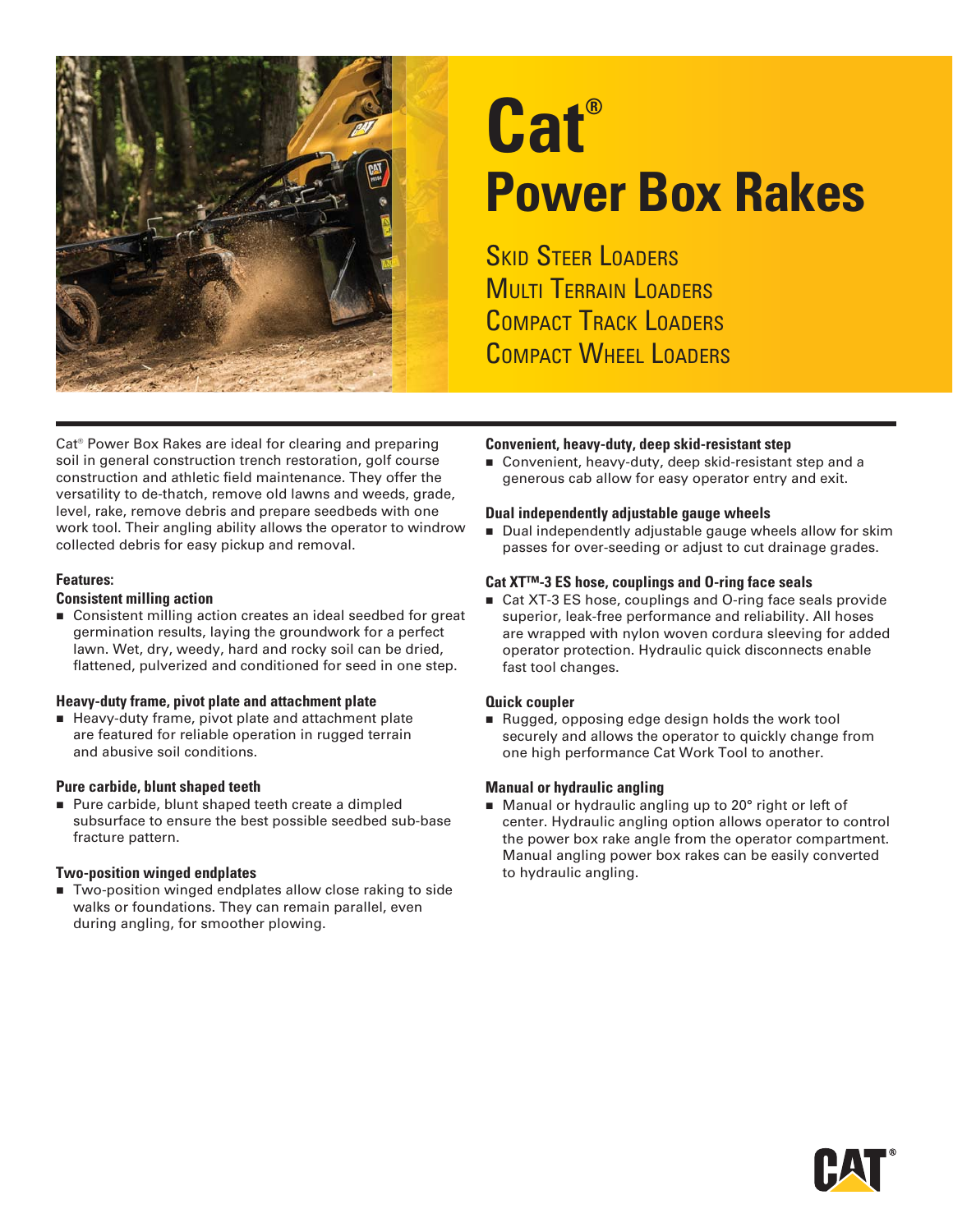## **Cat® Power Box Rakes**

# **Compatibility**

|              | <b>Model Machines</b>                                                                                                                                                                               |
|--------------|-----------------------------------------------------------------------------------------------------------------------------------------------------------------------------------------------------|
|              | PR172 216B3, 226B3, 226D, 232D, 236D, 239D, 242D, 246D, 249D, 257D, 259D, 262D, 272D2, 272D2 XHP, 277D, 279D, 287D, 289D,<br>297D2, 297D2 XHP, 299D2, 299D2 XHP, 906K, 907K, 908K, 906M, 907M, 908M |
| <b>PR184</b> | 216B3, 226B3, 226D, 232D, 236D, 239D, 242D, 246D, 249D, 257D, 259D, 262D, 272D2, 272D2 XHP, 277D, 279D, 287D, 289D,<br>297D2, 297D2 XHP, 299D2, 299D2 XHP, 906K, 907K, 908K, 906M, 907M, 908M       |
| <b>PR190</b> | 216B3, 226B3, 226D, 232D, 236D, 239D, 242D, 244D, 249D, 257D, 259D, 262D, 272D2, 272D2 XHP, 277D, 279D, 287D, 289D,<br>297D2, 297D2 XHP, 299D2, 299D2 XHP, 906K, 907K, 908K, 906M, 907M, 908M       |

Machine model availability and attachment vary by region. Please contact your local dealer for availability.

## **Specifications**



|                                          |       |       | <b>PR172</b> |           | <b>PR184</b> |           | <b>PR190</b> |           |
|------------------------------------------|-------|-------|--------------|-----------|--------------|-----------|--------------|-----------|
| <b>A</b> Overall width                   | mm    | (in)  | 2057         | (81)      | 2362         | (93)      | 2515         | (99)      |
| Width across tires, nominal<br>B.        | mm    | (in)  | 1386         | (55)      | 1732         | (68)      | 1845         | (73)      |
| <b>C</b> Roller width                    | mm    | (in)  | 1829         | (72)      | 2134         | (84)      | 2286         | (90)      |
| <b>D</b> Overall height                  | mm    | (in)  | 847          | (34)      | 847          | (34)      | 953          | (37.5)    |
| <b>E</b> Overall length                  | mm    | (in)  | 1626         | (64)      | 1626         | (64)      | 1626         | (64)      |
| Raking width at max angle $(20^{\circ})$ | mm    | (in)  | 1727         | (68)      | 2007         | (79)      | 2159         | (85)      |
| Unit weight (manual)                     | kg    | (lb)  | 408          | (900)     | 465          | (1,026)   | N/A          | N/A       |
| Unit weight (hydraulic)                  | kg    | (lb)  | 420          | (925)     | 476          | (1,050)   | 599          | (1,320)   |
| Maximum angle                            |       |       | $20^{\circ}$ |           | $20^{\circ}$ |           | $20^{\circ}$ |           |
| Optimal hydraulic flow                   | L/min | (gpm) | 49-86        | $(13-23)$ | 57-86        | $(15-23)$ | 57-86        | $(15-23)$ |
| Hydraulic pressure                       | bar   | (psi) | 230          | (3,340)   | 230          | (3,340)   | 230          | (3,340)   |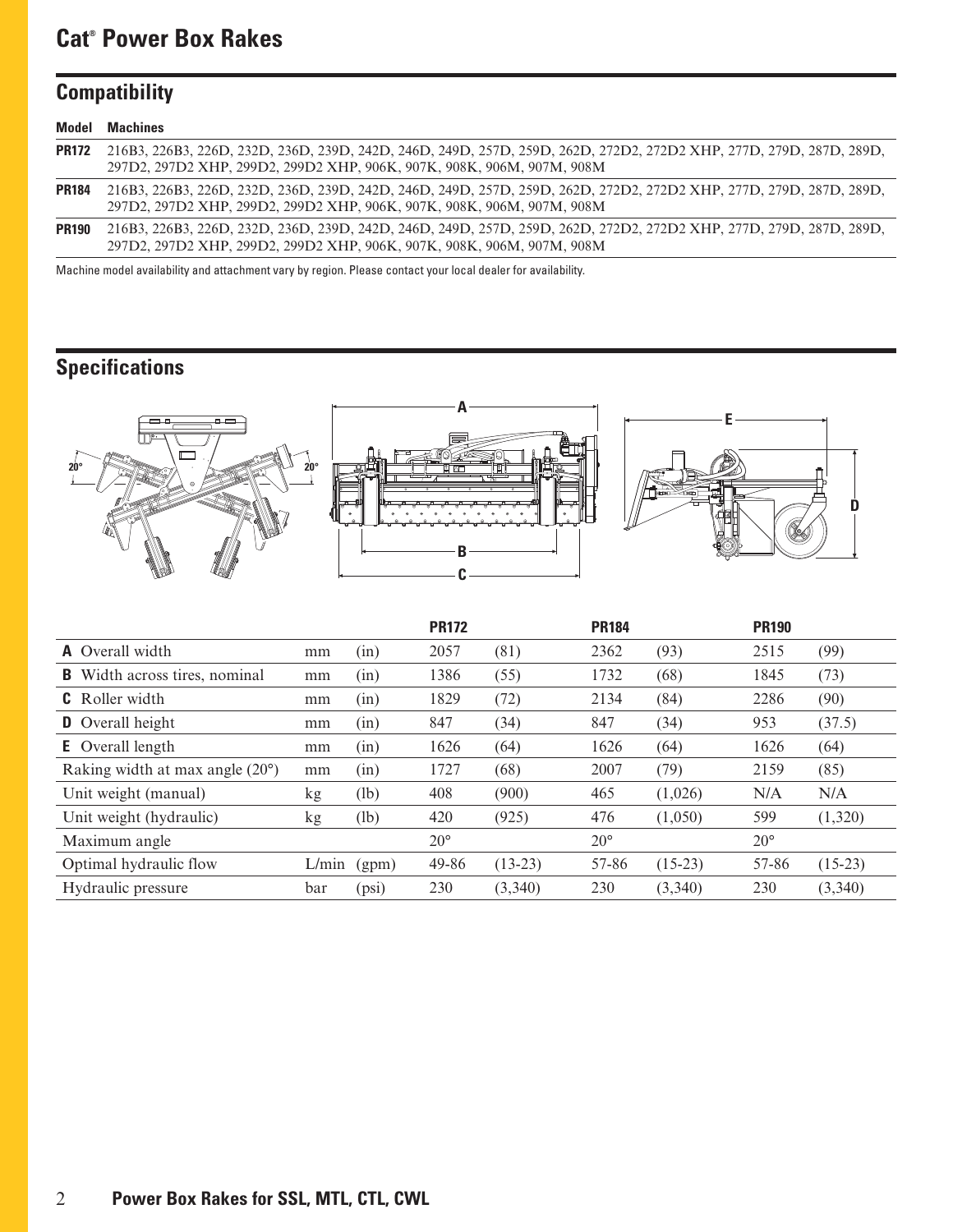

**Two-position endplates create Box Blade type effect allowing operator to carry material both going forward and in reverse**